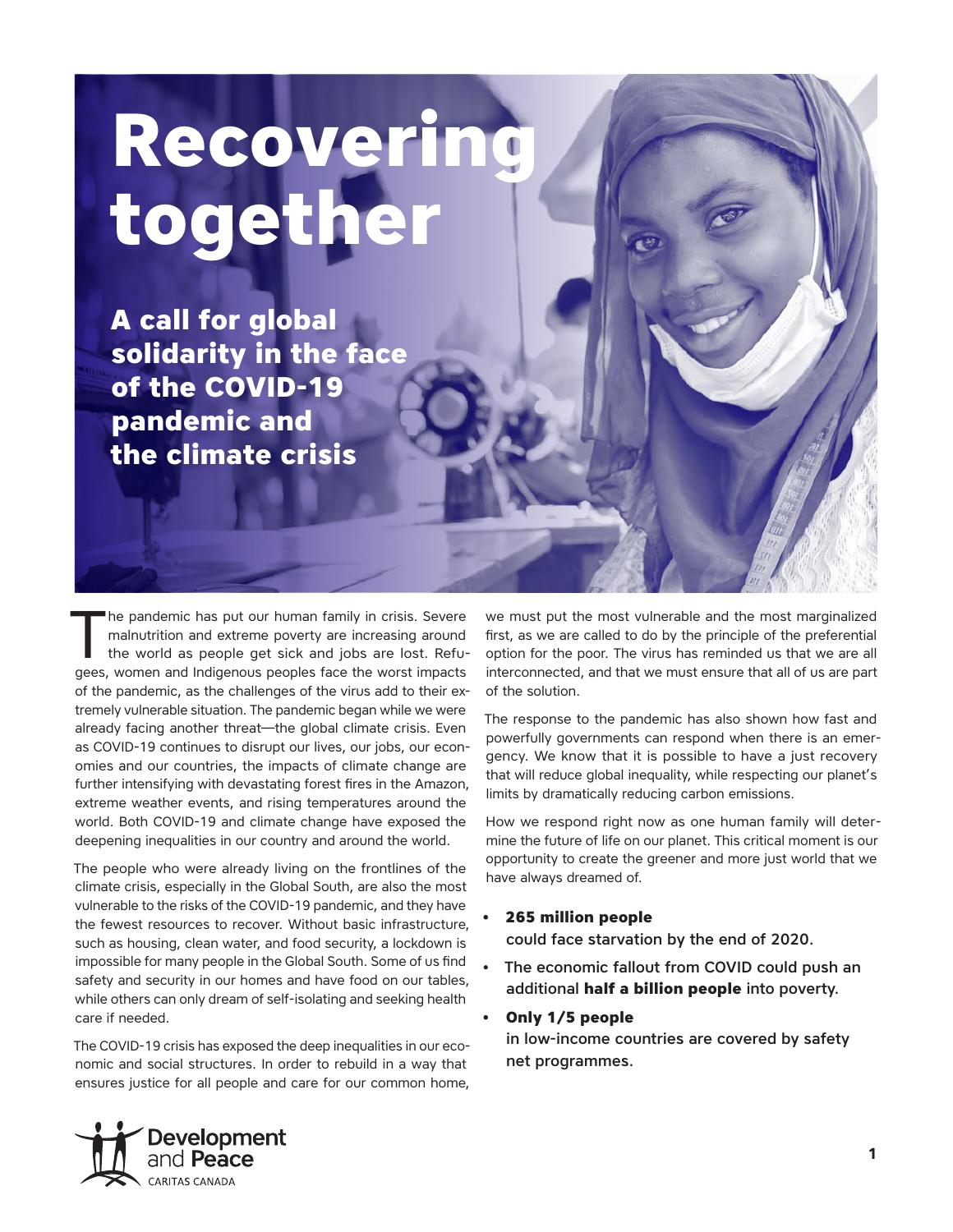

## *Women on the frontlines of the pandemic*

Women are disproportionately impacted by climate change, and now they are on the front line of the coronavirus response as well, providing both paid and unpaid health care, while looking after children and the elderly. Women are more likely to work in precarious, part-time work, which are the first jobs to be lost in a pandemic. United Nations secretary-general António Guterres said that there has been a "horrifying global surge in domestic violence" since the start of the COVID-19 lockdowns.

Development and Peace is **[empowering and supporting women](https://www.devp.org/en/articles/seven-ways-women-are-frontlines-covid-19-pandemic)  [in the Global South](https://www.devp.org/en/articles/seven-ways-women-are-frontlines-covid-19-pandemic)** to face the pandemic. In Haiti, Caritas Haiti provides food aid and prevention and care information on COVID-19 to women who must travel to buy and sell food and supplies at markets. And in the port town of Jacmel in southern-Haiti, Development and Peace's partner Fanm Deside protects women and girl victims of domestic violence and advocates for their rights. As confinement and the fear of transmission make women more vulnerable to partner violence, Fanm Deside continues ensuring that they have safe spaces in which to self-isolate.

## *Overcrowding makes isolation impossible for refugees and displaced people*

In refugee camps and informal refugee settlements in Bangladesh, Lebanon, and other countries hosting refugees, COVID-19 prevention measures are nearly impossible to respect. Overcrowding makes physical distancing impossible, access to clean water to wash hands is limited, and health care is inaccessible. Refugees do not have access to their own land, and often live in coastal areas which are prone to flooding and other extreme weather events caused by climate change.

In Somalia, Development and Peace is working with Trocaire, the Irish Caritas agency, to provide **[internally-displaced people in](https://www.devp.org/en/fall2020/community-profiles/shahido)  [the Jazeera camp in Somalia](https://www.devp.org/en/fall2020/community-profiles/shahido)** with fertile land to sustainably grow food for their families and to sell as a source of income. In addition, Development and Peace is helping Trocaire provide health

care services to host communities and displaced people, one of the few organizations to do so in the outer regionsthat are hundreds of miles from the COVID-19 testing centre in Mogadishu.

## *Indigenous people dying at much higher rates from COVID*

In the Amazon and other parts of Latin America, Indigenous communities are putting their lives at risk to protect their territories, which is helping to prevent climate change and preserve our common home. Yet, the Indigenous peoples of Latin America are contracting COVID-19 and dying at much higher rates, and some groups may even disappear. Without decent healthcare services, clean water, and other basic human rights, they are taking steps to protect their communities, when their governments have not done what is needed to protect them from the virus. In some regions, including in Brazil and Peru, mining and oil companies have profited from the pandemic lockdowns to increase their extractive activities, which further threaten the health and lives of Indigenous peoplesand ourplanet. **[Development and Peace has](https://www.devp.org/en/articles/amazon-faces-humanitarian-and-environmental-tragedy-because-pandemic)  [partnered with REPAM](https://www.devp.org/en/articles/amazon-faces-humanitarian-and-environmental-tragedy-because-pandemic)**, the Pan-Amazonian Ecclesial Network, which is supported by the Latin American Bishops' Conference, to ensure justice for Indigenous communities who are facing both the pandemic and loss of their territory at the same time.

The spread of Covid-19 around the world, and its disproportionate impact on those whose basic needs are not met, illustrates how inequality puts the health of the whole world at risk. Self-isolation is not an option for those whose housing, food supply, access to healthcare, and income are not stable and secure.

In order to recover from the current pandemic, and to take a new path to reduce the existential threat of climate change, we need to address the discrimination, violence and lack of human rights that women, refugees, and Indigenous peoples face every day.

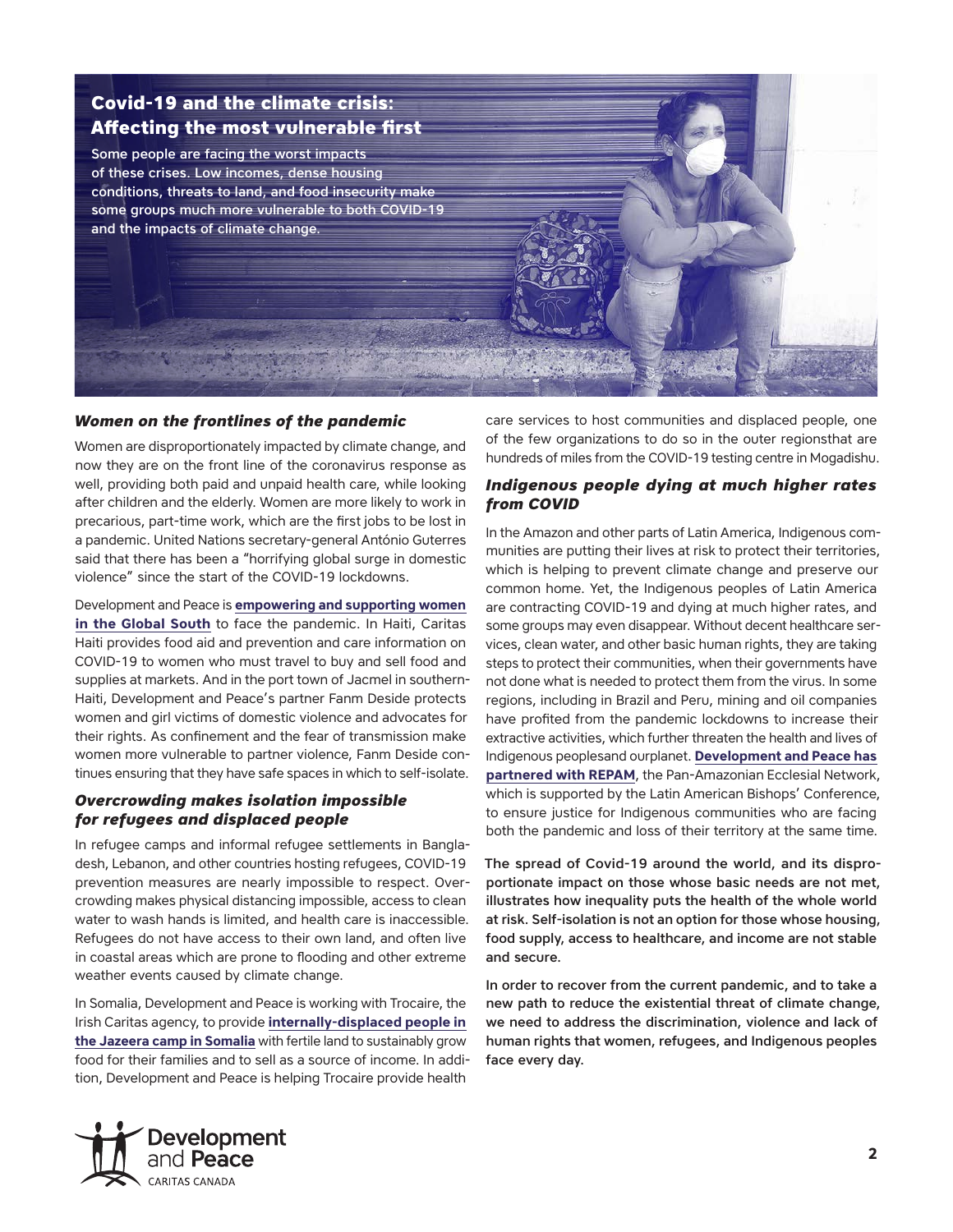## **The leadership of Pope Francis**

Our 2020-2021 campaign, Recovering Together, is a response to Pope Francis's call for a renewed commitment to the preferential option of the poor and global solidarity in the face of the pandemic. In a catechesis series about COVID-19, he focuses on the need to heal from both the physical and social ills of this pandemic, and this can only be done together.

"The pandemic has highlighted how vulnerable and interconnected everyone is. If we do not take care of one another, starting with the least, with those who are most impacted, including creation, we cannot heal the world." ([Catechesis 2 – August 12](http://www.vatican.va/content/francesco/en/audiences/2020/documents/papa-francesco_20200812_udienza-generale.html), 2020)

Pope Francis encourages us, and especially world leaders, to respond in two ways: by doing everything we can to eradicate the virus, but also to respond to the social injustice that has been revealed and worsened by its spread.

"The pandemic is a crisis, and we do not emerge from a crisis the same as before: either we come out of it better, or we come out of it worse. We must come out of it better, to counter social injustice and environmental damage. Today we have an opportunity to build something different." (Cathechesis 3 – August 19, 2020)

He also insists that the vaccine for COVID-19 should be made available for all those in need and a transformation of our economic system is required or our ills will continue to propagate. Ultimately, it is solidarity that must urgently guide our actions for change.

"Diversity in solidarity also possesses antibodies that heal social structures and processes that have degenerated into systems of injustice, systems of oppression (cf. [Compendium of the Social Doctrine of the Church,](http://www.vatican.va/roman_curia/pontifical_councils/justpeace/documents/rc_pc_justpeace_doc_20060526_compendio-dott-soc_en.html#a. Meaning and value) 192). Therefore, solidarity today is the road to take towards a post-pandemic world, towards the healing of our interpersonal and social ills. There is no other way." (Cathechesis 5 – September 2, 2020)



## **Canada's response to the global pandemic**

As Canada prepares to join other countries around the world in announcing enhanced climate action plans, the Government of Canada faces a historic opportunity to transform our society and our economy through a greener and more inclusive recovery. The government can also fulfill its promises of increasing international aid, because as we know, we are facing the pandemic and the climate crisis as a planet, and our response needs to be global. Several increases of international aid have been announced by the federal government, but it is still far from the 0.7% of GDP recommended by the United Nations.

Canada's economy has been dependant on extraction of fossil fuels, which are a leading cause of climate change. In the Global South, extractive companies are abusing human rights and destroying the land and water of communities. The COVID-19 response is an opportunity to transfer government support for fossil fuels to renewable energy. The tax money of Canadians should be invested in a just and clean energy economy that will support workers and ensure a future for our children.

Here in Canada, climate change, development and social justice organizations, including Development and Peace, have come together to define **[Six Principles for a Just Recovery](https://justrecoveryforall.ca/)** to guide the response to the complex crises we face, by putting people and the planet first. Now, we must ensure that the Canadian government respects and implements these principles with the policies it puts forward to address the crisis are still in.

Canadian churches and faith-based organizations, including Development and Peace, have launched an ecumenical initiative for climate justice called *[For the Love of Creation](https://fortheloveofcreation.ca/)*. This summer, the initiative collected nearly 2,500 signatures on an e-petition that calls the Government of Canada to:

- 1. Reduce Canadian GHG emissions by 60 per cent below 2005 levels by 2030 while investing in a just transition to a green economy that promotes the well-being of all;
- 2. Respect the rights of Indigenous peoples, including the right to free, prior and informed consent and enact the U.N. Declaration on the Rights of Indigenous Peoples into Canadian law;
- 3. Support climate change adaptation and mitigation measures in the Global South, with funding for loss and damage, scaling up to a fair-share contribution of at least US\$4 billion per year;
- 4. Respond to the pandemic in the Global South through multilateral **[debt cancellation](https://www.devp.org/en/articles/springing-debt-trap)** and increased grant-based support for Canadian international development NGOs.

**[This petition](https://petitions.ourcommons.ca/en/Petition/Details?Petition=e-2712)** creates the framework for a green and just recovery in Canada and sustained partnerships with organizations in the Global South that support the poorest and most vulnerable people. Such a holistic approach, at once local and global, is essential for **[recovering together](https://www.devp.org/en/campaign/recoveringtogether)**.